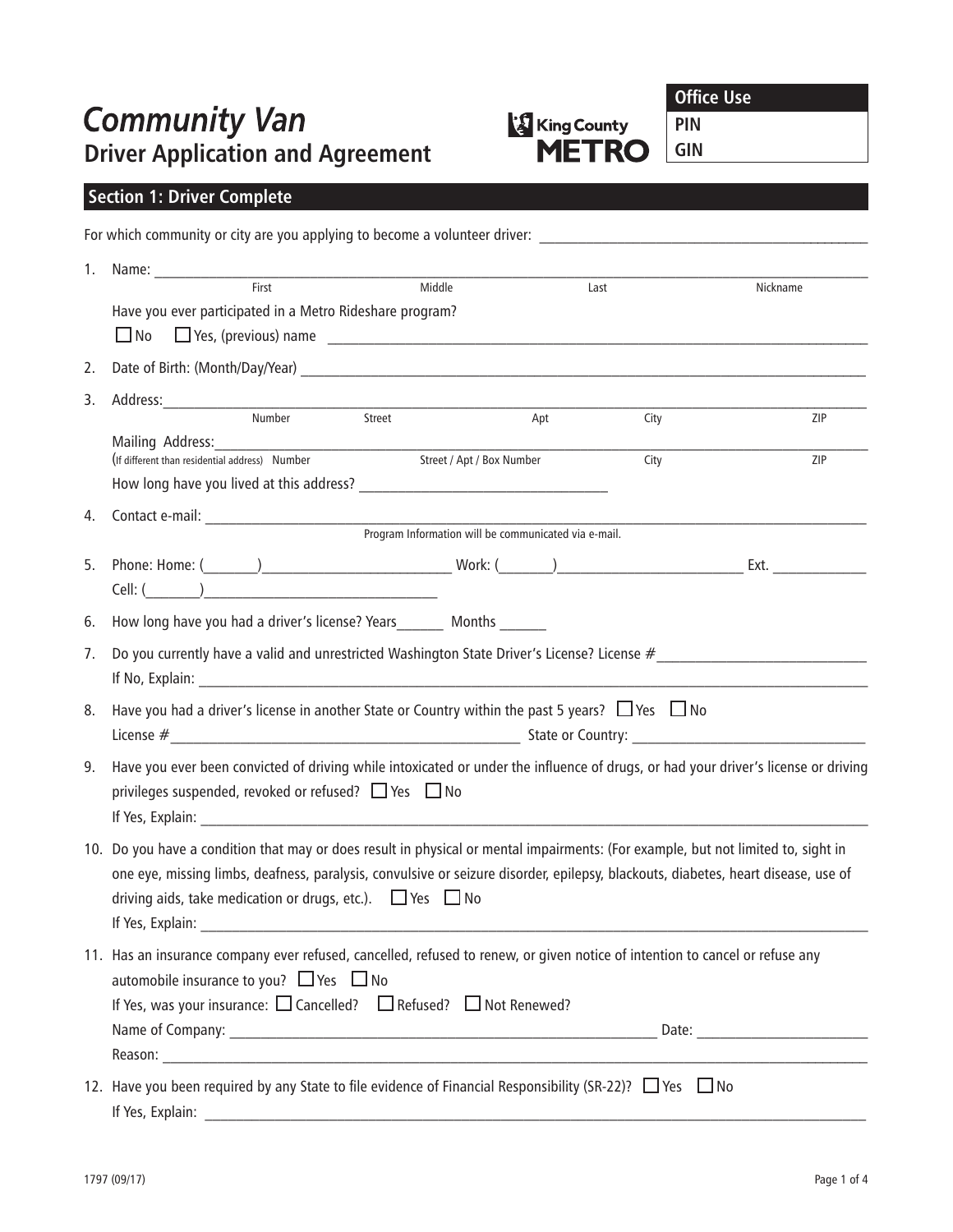| Name |  |  |  |  |
|------|--|--|--|--|
|      |  |  |  |  |

| 13. As the driver of a motor vehicle, have you been involved in an accident in the past 3 years? $\Box$ Yes $\Box$ No |  |
|-----------------------------------------------------------------------------------------------------------------------|--|
| If so, describe any accidents below:                                                                                  |  |

| Accident $#1$                        |                                                |                                                 |
|--------------------------------------|------------------------------------------------|-------------------------------------------------|
| Date:                                | Time of Day:                                   | $Q$ a.m. $Q$ p.m.<br>Violation Type:            |
|                                      | Who was at fault? $\Box$ Me $\Box$ Other Party | Was there bodily injury? $\Box$ Yes $\Box$ No   |
| Amount of damage to your vehicle: \$ |                                                | Amount of damage to other parties' property: \$ |
| Details:                             |                                                |                                                 |
|                                      |                                                |                                                 |

#### Accident #2

| Date:                                | Time of Day:                                   | $Q$ a.m. $Q$ p.m. | Violation Type:                                 |  |  |
|--------------------------------------|------------------------------------------------|-------------------|-------------------------------------------------|--|--|
|                                      | Who was at fault? $\Box$ Me $\Box$ Other Party |                   | Was there bodily injury? $\Box$ Yes $\Box$ No   |  |  |
| Amount of damage to your vehicle: \$ |                                                |                   | Amount of damage to other parties' property: \$ |  |  |
| Details:                             |                                                |                   |                                                 |  |  |
|                                      |                                                |                   |                                                 |  |  |

14. Describe all driving violations or citations (other than parking) for which you have been convicted, forfeited bail or paid any fines during the past three years.

#### Violation #1

| Date:        | Time of Day:                                      | Oa.m. Op.m.       | City:      |     | State:            |
|--------------|---------------------------------------------------|-------------------|------------|-----|-------------------|
|              | Violation or Conviction: If speeding: Legal limit | mph               | Your speed | mph | Amount of fine \$ |
| Remarks      |                                                   |                   |            |     |                   |
| Violation #2 |                                                   |                   |            |     |                   |
| Date:        | Time of Day:                                      | $Q$ a.m. $Q$ p.m. | City:      |     | State:            |
|              | Violation or Conviction: If speeding: Legal limit | mph               | Your speed | mph | Amount of fine \$ |
| Remarks      |                                                   |                   |            |     |                   |

## **Section 2: Driver Signature Required**

**As a condition of participating in the King County Metro Community Van Program, your signature acknowledges agreement to the attached King County Metro Community Van Program Terms and Conditions and authorizes King County to verify your motor vehicle record history.**

Signature \_\_\_\_\_\_\_\_\_\_\_\_\_\_\_\_\_\_\_\_\_\_\_\_\_\_\_\_\_\_\_\_\_\_\_\_\_\_\_\_\_\_\_\_\_\_\_\_\_\_\_\_\_\_\_\_\_\_ Date \_\_\_\_\_\_\_\_\_\_\_\_\_\_\_\_\_\_\_\_\_\_\_\_\_\_\_\_\_

**Please submit your application through email to: communityvan@kingcounty.gov or provide a copy to your Community Transportation Coordinator.**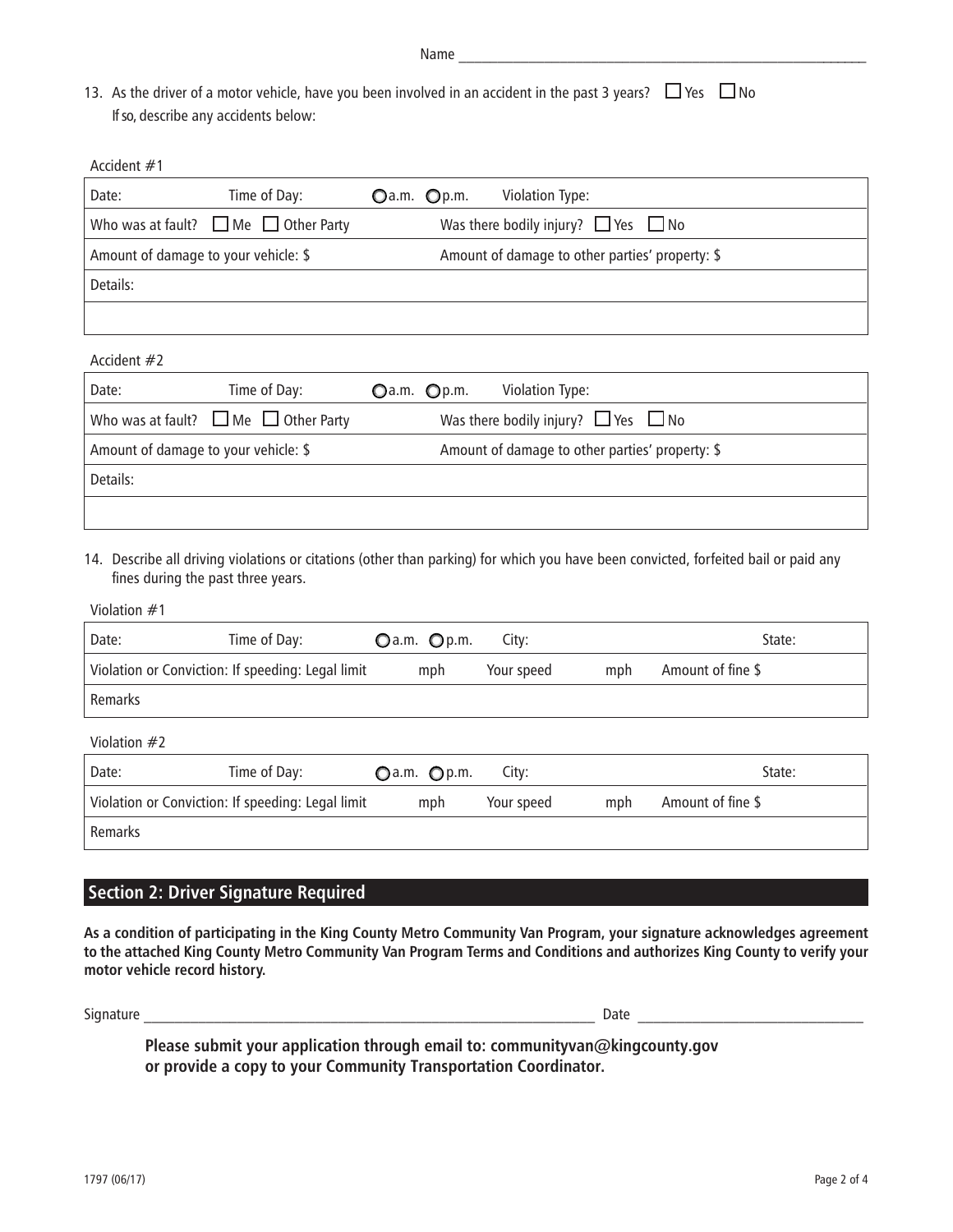#### **KEEP THIS PAGE**

## Terms and Conditions *Community Van* Program Managed by King County Metro Rideshare Operations



#### Section A: Driver

All Drivers in the King County Community Van Program agree that they are 21 years of age or older, attest that the information provided is complete and accurate, have read and agree to comply with the Community Van Manual, which may be found at: kingcounty.gov/communityvan/manual and the following terms and conditions:

- 1. This Agreement shall be effective as of the date signed by the Driver in Section 2. Drivers shall not be considered or hold themselves out to be in the King County Community Van Program until their applications have been approved by King County Rideshare Operations. The Agreement shall continue in force until one of the parties gives the other party written notice 15 calendar days prior to the planned date of termination. Drivers may terminate their participation for any reason. King County may terminate this Agreement for any of the following reasons:
	- A. if the operation of the Community Van becomes inconsistent with the evaluation criteria established for the King County Community Van Program
		- (kingcounty.gov/communityvan/manual)
	- B. if the Program in which the Driver is active is terminated;
	- C. if the Driver disrupts the operation of the Community Van; D. if the Driver fails to abide by these Terms and Conditions; or
	- E. for other reasons as determined by King County Rideshare Operations.
- 2. A. Drivers acknowledge that King County may revise these Terms and Conditions at any time without notice to the Drivers and those Drivers shall comply with such revisions in order to continue to participate in King County Community Van Program.
	- B. Drivers will abide by the policies and rules set forth in the King County Community Van Program Manual provided to all Drivers by King County Rideshare Operations.
	- C. King County reserves the right to change or discontinue any aspect of the King County Community Van Program, temporarily or permanently, with or without notice to Drivers.
- 3. Drivers will indemnify and hold harmless King County, its authorized agents, officials and employees from all claims, actions, costs, damages or expenses of any nature whatsoever arising out of or resulting from any delays, tardiness, and failure to make an appropriate or scheduled pick-up, absence of the van or termination of the Program.
- 4. Drivers acknowledge that King County Rideshare Operations provides ridesharing services without screening the character or background of Drivers or passengers. King County shall have no responsibility or liability for any acts or omissions of King County Community Van Program Drivers or passengers except as otherwise provided in these Terms and Conditions.
- 5. Drivers agree that if they do not pay any amounts owed to King County for their participation in the Community Van Program, King County Rideshare Operations may refer the debt to a collection agency in accordance with state and federal law.
- 6. King County prohibits the use of the King County Community Vans to engage in any illegal, improper, actionable or criminal activity; to violate any local, state, or federal statute, including but not limited to threatening or harassing others; and to comply with all applicable law.
- 7. King County is not responsible for any personal property lost or damaged that may be associated with participation in the King County Community Van Program.
- 8. Drivers understand that King County is a government entity and its records related to the business of King County, including the King County Community Van Program, are generally available for public review. Driver's personal information is subject to RCW 42.56.330.
- 9. These Terms and Conditions constitute the entire agreement between each Driver and King County with respect to the subject matter hereof and supersede all previous written or oral agreements, if any, between you and King County with respect to such subject matter. If Driver is any way dissatisfied with any of these Terms and Conditions, Driver's sole and exclusive remedy is to discontinue participation in the King County Community Van Program.
- 10. These terms of use shall be construed in accordance with the laws of the State of Washington as well as with all federal law and regulations, without regard to its conflict of law's provisions. You consent to the exclusive jurisdiction of the state and federal courts in King County, Washington in all disputes arising out of or related to these Terms and Conditions and the participation in the King County Community Van Program. The invalidity of any term or provision of these Terms and Conditions will not affect the validity of any other term or provision. Waiver by King County of strict performances of any provision of these terms will not be a waiver of or prejudice King County's right to require strict performance of the same provision in the future or of any other provision of these terms. No waiver by either party of any breach or default hereunder shall be deemed to be a waiver of any preceding or subsequent breach or default.
- 11. Drivers shall maintain valid driver's licenses as required by the State of Washington.
- 12. Drivers shall notify King County Rideshare Operations when they no longer meet the Driver Selection Criteria established by the King County Rideshare Operations http://metro.kingcounty.gov/tops/ van-car/pdf/LeadersPack.pdf info.
- 13. Drivers shall complete the King County Community Van Orientation prior to taking possession of or operating vans.
- 14. Drivers shall drive vans to and from pre-planned destinations.
- 15. Drivers may assist with coordinating maintenance, cleaning and servicing of vans with the assigned King County Rideshare service Representative.
- 16. Drivers may be requested to keep daily and monthly records as required by the King County Rideshare Operations, submitting them to King County Rideshare Operations.